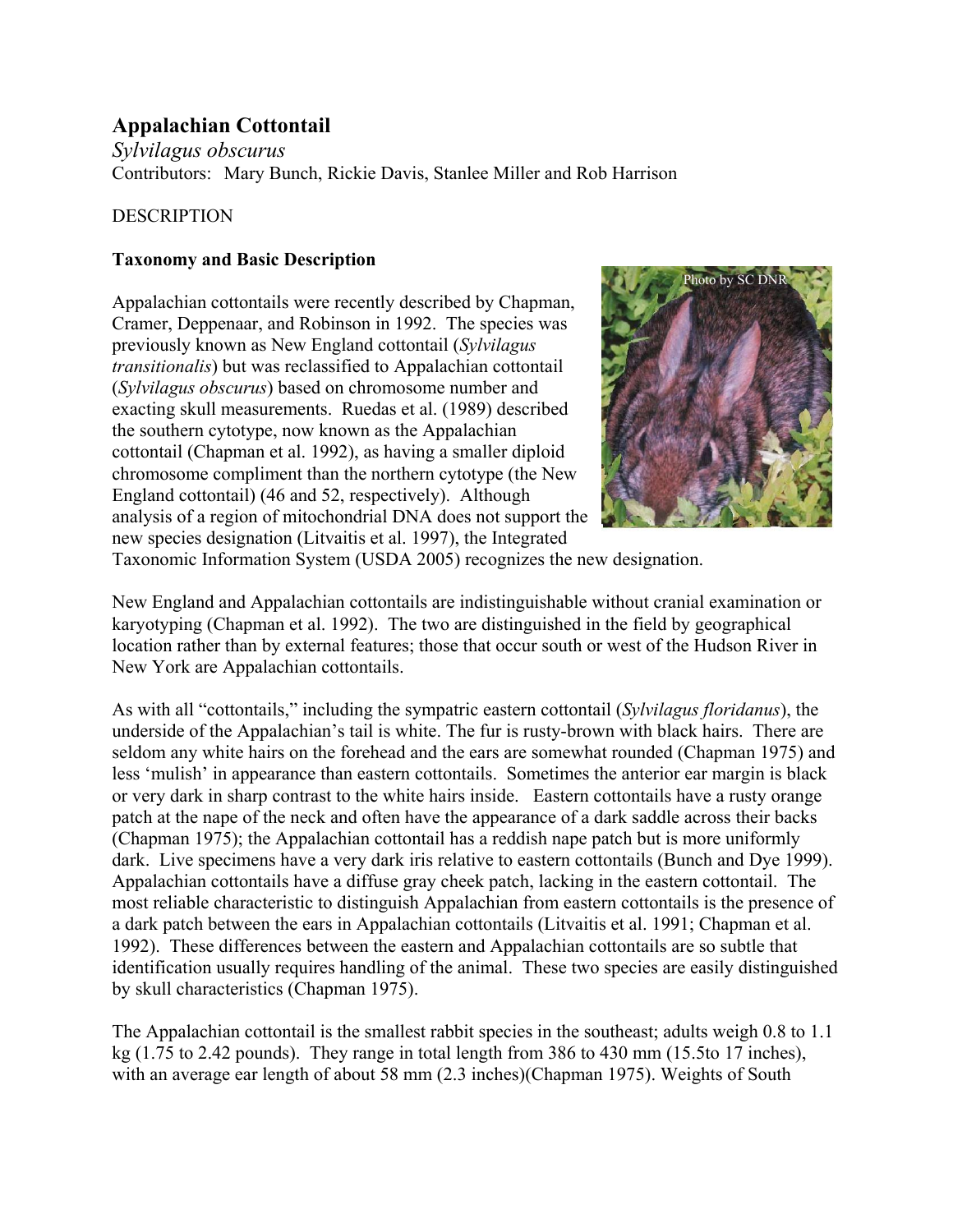Carolina specimens in the Campbell Museum of Natural History at Clemson University average 1.05 kg (2.32 pounds).

#### **Status**

In South Carolina, Appalachian cottontails are considered as uncommon or rare (S3). They are also considered rare in Georgia (Ozier 1999), Tennessee and North Carolina (NatureServe 2004). NatureServe (2004) recognizes the species as *Sylvilagus transitionalis;* the global rank under that designation is apparently secure (G4). The fact that populations that occur in South Carolina are at the limit of the range of the species increases the responsibility of SCDNR to monitor the status of the population. Any changes to the viability of the species might likely occur on the periphery of its range.

## POPULATION SIZE AND DISTRIBUTION

Appalachian cottontails occur in mountain habitat and range from the Hudson River in New York, southward through Pennsylvania and Maryland, and continue southward in the Appalachian Mountains into northwestern South Carolina, northern Georgia and Alabama. Appalachian cottontails are better adapted to colder climates than eastern cottontails (Chapman et al. 1977). The Blue Ridge escarpment represents the extreme southeastern extent of the range for Appalachian cottontails.



The noncontiguous arrangement of Appalachian cottontails in the southeast is described as a mosaic distribution (Chapman et al. 1992). In South Carolina, the species is found only in the mountains of the three northwestern counties at elevations as low as 274 m (900 feet), but more typically above 487 m (1600 feet) (Bunch and Dye 1999). The Blue Ridge Mountain province in South Carolina has elevations between 365 and 1066 m (1,200 and 3,500 feet) above sea level (Myers et al. 1986). Appalachian cottontails are restricted to the southern Appalachian ecoregion in South Carolina, which comprises only 1.7 percent of the state's total land area (Myers et al. 1986).

Distribution is patchy across the mountains of Oconee, Pickens and Greenville Counties. Suitable habitat is not uniform and continuous throughout the mountains. However, the Appalachian cottontail does not occur in all suitable mountain habitats. Some sites that appear suitable based on cover, forage and elevation are occupied by eastern cottontails, both eastern and Appalachian cottontails or no rabbits at all. Therefore, estimates of Appalachian cottontail populations cannot be extrapolated using remote sensing such as aerial photographs to identify habitat.

Density estimates have not been made for this rabbit in the southern end of their range; however, densities in South Carolina are expected to be similar to those found in other states. A density estimate from Virginia approximates one rabbit per two hectares in six to seven year-old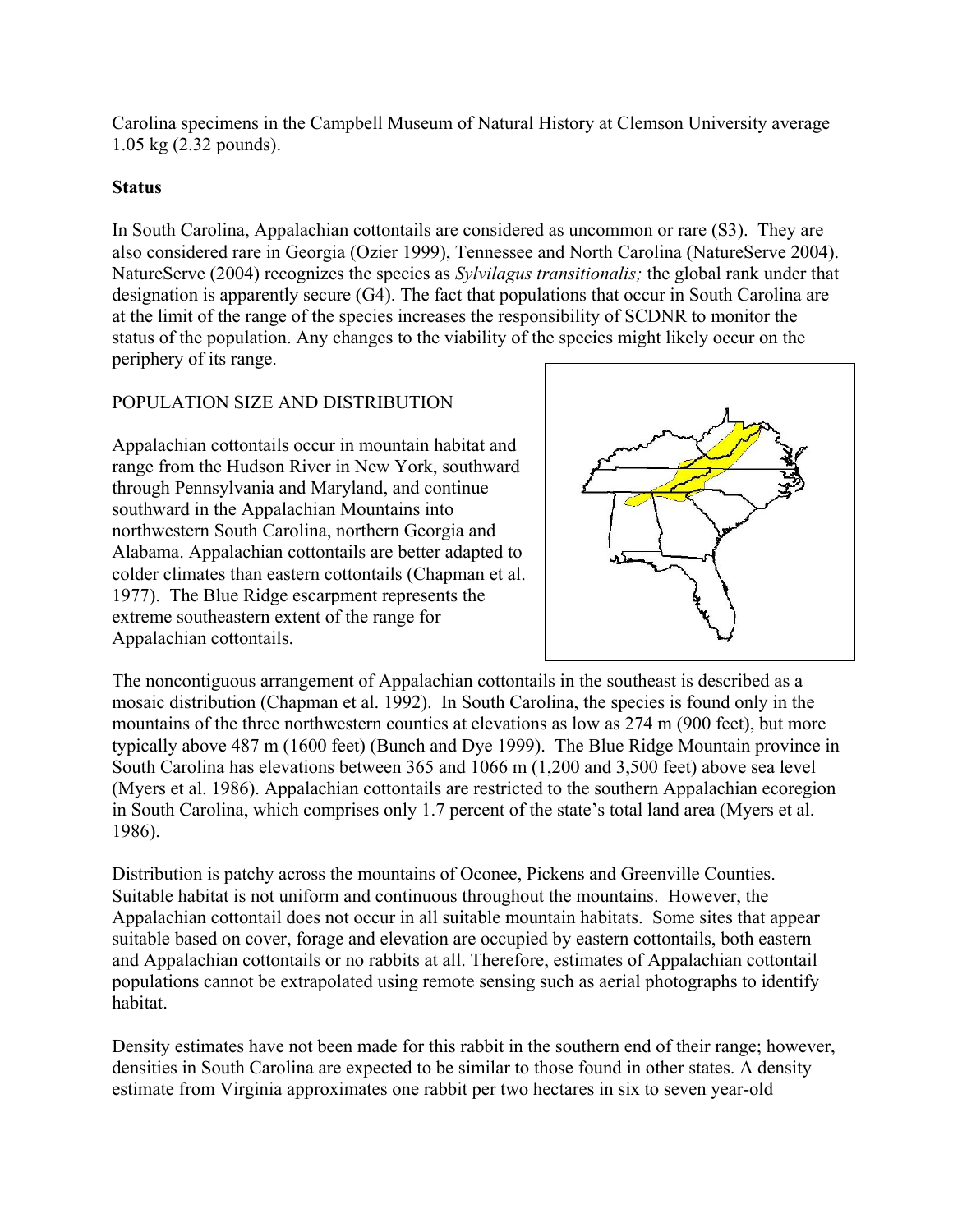clearcuts (Blymer 1976). Laseter (1999) estimated a density of 0.8 rabbits per hectare in eastern Tennessee. In western Maryland, home ranges are identified as 2 to 10 hectares (4.9 to 24.7 acres) for females and 4 to 9 hectares (9.9 to 22.2 acres) for males (Sommer 1997).

## HABITAT AND NATURAL COMMUNITY REQUIREMENTS

Ericaceous cover (heath-like plants) is a component of all sites occupied by Appalachian cottontails in the state (Bunch et al. 1997), which is consistent with previous reported requirements (Chapman et al. 1992). The cover varies and includes mountain laurel (*Kalmia latifolia*), blueberries (*Vaccinium* spp.), blackberry vines (*Rubus* spp.), greenbriar (*Smilax* spp.) and cane (*Arundinaria gigantea*). Sites with Appalachian cottontails range from ridgetops of pine-heath communities to mixed pine hardwoods and extend down slopes into riparian sites (Paul and Quay 1963). Forest or stand ages vary and include young clearcuts and pine plantations less than 4 years old; overstocked pine plantations approaching thinning age; and mature pine, pine-hardwood and hardwood forests (Bunch et al. 1997; Bunch and Dye 1999). Appalachian cottontails have not been noted in pastures, orchards or wildlife plots, but have been captured near the edges of linear food plots. Sole (1999) reported captures at reclaimed mine sites.

Good rabbit habitat is not thoroughly understood. Reproduction and rabbit health have been linked to salt availability (McCready and Weeks 1992), stem density and quality (Lochmiller et al. 1995) and availability of cover (Barbour and Litvaitis 1993; Smith and Litvaitis 2001). Appalachian cottontails require dense understory vegetation (Laseter, 1999). Appalachian cottontails consume more forbs and are less dependent on grasses than eastern cottontails. However, both rabbits eat significant amounts of woody material in the winter (Spencer and Chapman 1986).

## **CHALLENGES**

Due to regional differences between habitats in the southern Appalachian mountains and the New England area, management needs for the Appalachian cottontail are likely very different from management needs for the New England cottontail. Therefore, lack of species-specific makes it difficult to successfully manage for the Appalachian cottontail.

Small patch size (less than 2.5 hectares or 6.1 acres) and habitat fragmentation are known to lead to low survival rates of New England cottontails (Barbour and Litvaitis 1993). Habitat fragmentation, often due to development, may limit Appalachian cottontails to public lands with extensive private inholdings and to areas where large public tracts are separated by private holdings; such areas currently exist in northeastern Greenville County.

Indirect displacement by eastern cottontails is a possible threat, particularly where both species are found sympatrically and permanent clearing takes place for pastures, lawns, orchards, golf courses and housing developments. Eastern cottontails benefit more from grasses (Spencer and Chapman 1986) and large grassy areas than Appalachian cottontails; the latter needs more cover (Litvaitis et al. 1985; Barbour and Litvaitis 1993; Sommer 1997). Although eastern cottontails are not capable of evicting New England cottontails from occupied habitats and vice versa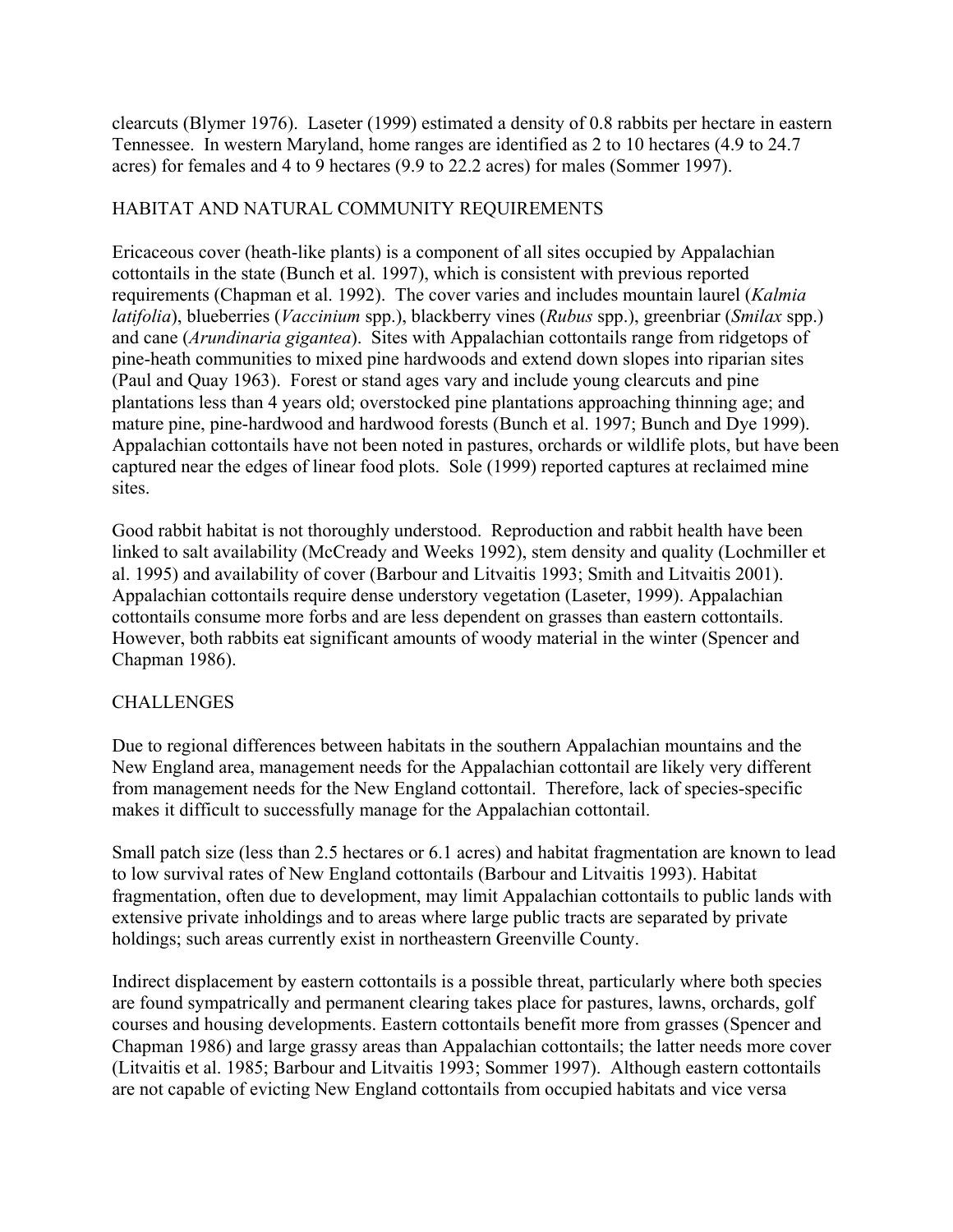(Probert and Litvaitis 1996), once habitats are modified to favor eastern cottontails and they move into the site, it is unlikely that New England cottontails will displace them. Because Appalachian cottontails are similar to New England cottontails behaviorally and in cover and habitat requirements (Tefft and Chapman 1987; Probert and Litvaitis 1996), they are expected to respond similarly.

Hunting is not a known to adversely affect to the species in South Carolina; however, pregnant and lactating rabbits have been captured in February before the end of hunting season on March 1. Species-specific rabbit hunting data are not currently collected and small game hunting pressure is believed to be light in the mountains. However, it is currently legal to possess and move all native rabbit species in the state of South Carolina. Release of eastern cottontails into habitat of Appalachian cottontails remains a threat of undetermined proportion or likelihood. Historically, moving and releasing rabbits was a common practice (Chapman and Fuller 1975). Once eastern cottontails are established, they cannot be displaced via interspecific competition. Eastern cottontails can colonize neighboring disturbance patches more quickly than Appalachians because the latter requires dense cover in close proximity while eastern cottontails are well adapted to foraging in open areas (Smith and Litvaitis 2000). Therefore the eastern cottontail more easily accesses new habitat (Probert and Livaitis 1996).

Cottontails are taken by a wide variety of predators including cats, dogs, coyotes, foxes, bobcats, mink, weasels, birds of prey and snakes. Any activity that increases the density of predators, or any changes in habitat that make Appalachian cottontails more vulnerable to predation (Litvaitis and Villafuerte 1996), are a threat.

#### CONSERVATION ACCOMPLISHMENTS

The species was first documented in South Carolina by a 1940 museum specimen collected by W. Perrygo and J. Hoyt. In the 1980's, the South Carolina Department of Natural Resources (SCDNR), initiated survey work with Check for Wildlife funds to verify the species' presence in South Carolina.

SCDNR tested a discriminate model developed by Litvaitis et al. (1991) for field identification of Appalachian (then known as New England) cottontails. Identifications were confirmed by mtDNA analysis and skull characteristics. The model was 77.7 percent accurate on southeastern specimens. One consistent external feature was the black spot or strip between the ears in Appalachian cottontails (Bunch and Dye 1999).

A study was conducted in the Sumter National Forest to assess whether Appalachian cottontails would be displaced after timber harvest in a mature pine-hardwood forest. This forest was adjacent to or near two habitats: a young clear cut and an orchard, which were occupied by eastern cottontails. The mature pine-hardwood stand was cut and burned. Eastern cottontails used the site as it regenerated and Appalachian cottontails did not reappear at the site until seven years after site regeneration (Bunch and Dye 1999).

In South Carolina, a significant amount of appropriate Appalachian cottontail habitat in the southern Appalachian ecoregion is on public land or is otherwise protected, including the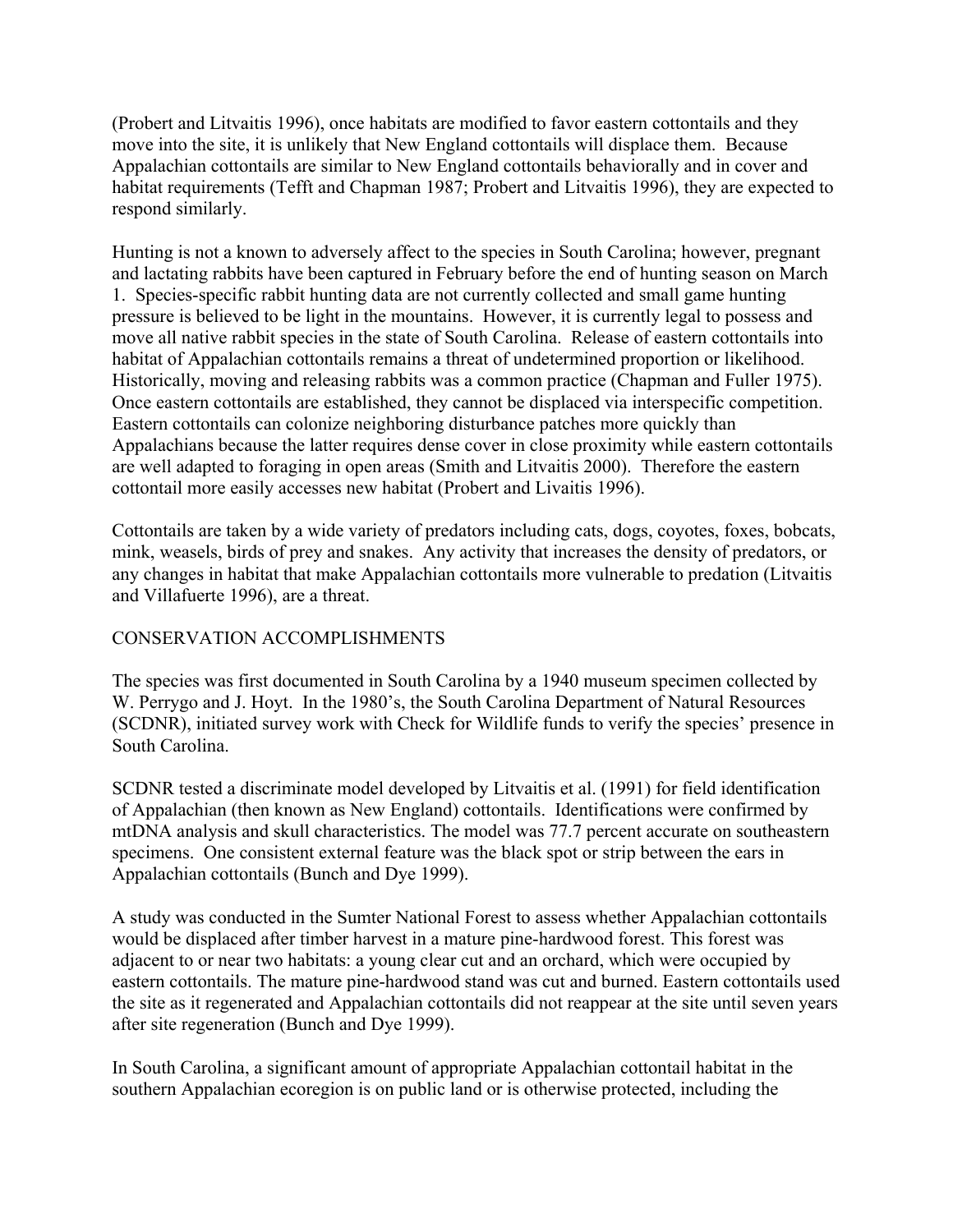Andrew Pickens Ranger District of the Sumter National Forest, ten Heritage Preserves and the Jocassee Gorges; the latter is managed by SCDNR. Suitable habitat is also on several large state parks and some tracts owned or held in easement by various land trusts, including over 12,140 ha (30,000 acres) of mountain land under a conservation easement held by The Nature Conservancy. Over 65,559 ha (162,000 acres) of mountain lands are protected in some capacity.

## CONSERVATION RECOMMENDATIONS

- Encourage land acquisitions or conservation easements, which will provide mountain habitat linkage. Consider regional partnerships for habitat protection in the Blue Ridge Escarpment.
- Discourage or avoid creation of new permanent early successional habitat on mountain sites on public lands adjacent to existing populations of eastern cottontails until the impact of eastern cottontails on Appalachian cottontails is better understood.
- Evaluate the impact of hunting on Appalachian cottontails. Breeding condition should also be noted in harvested animals to evaluate seasons and bag limits. If rabbit identification by hunters is unreliable, heads and tissue samples can be collected and used to improve accuracy.
- Conduct an ecoregion-wide Appalachian cottontail distributional and density survey using mtDNA analysis of fresh fecal pellets.
- Partner with states throughout the entire range of both Appalachian and New England cottontails to provide materials and samples for expanded mtDNA analysis of these rabbit populations and support nuclear genome analysis for these species.
- Determine best management practices for Appalachian cottontails in the southeast through habitat measurements and manipulations.
- Measure the effectiveness of salt licks and fertilizing sites on Appalachian cottontail condition and reproduction.
- Evaluate prescribed burning as a tool for proper habitat management.
- Periodically survey selected sites for Appalachian and eastern cottontails.
- Discourage moving and releasing eastern cottontails.
- A demonstration area for Appalachian cottontails could be developed in the mountains in conjunction with efforts to highlight other species of conservation concern in South Carolina. This demonstration area would also provide research opportunities for new information on management and ecological needs of the species.
- Develop web links and educational materials to help educate the public about wildlife diversity, especially that of rabbits, in the mountain ecosystems.

## MEASUREMENTS OF SUCCESS

Surveys of distribution and density, paired with long-term monitoring of harvests and use at specific sites will help assign status information to the species and set appropriate harvest limits and seasons. Researching the effects of controlled burns and supplemental salt will help public and private landowners know if those actions will benefit Appalachian cottontails.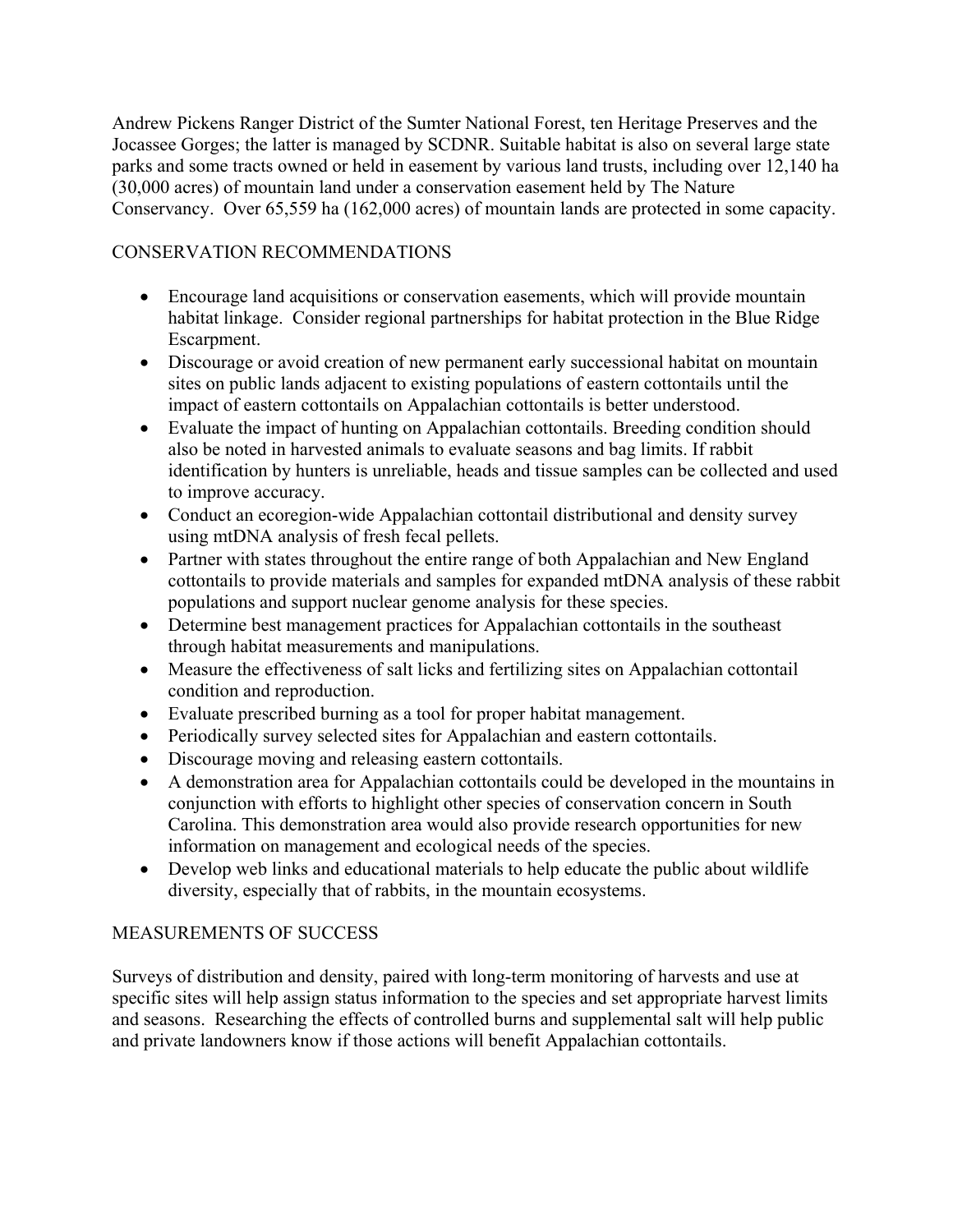#### LITERATURE CITED

- Barbour, M.S. and J.A. Litvaitis. 1993. Niche dimensions of New England cottontails in relation to habitat patch size. Oecologia. 95:321-327.
- Blymyer, M.J. 1976. A new elevation record for the New England cottontail (*Sylvilagus transitionalis*) in Virginia. Chesapeake Science. 17:220-221.
- Bunch, M.S., S. Miller and A. Sparano. 1997. Low elevation records of *Sylvilagus obscurus* in South Carolina from diverse habitats. Poster paper at Seventh Colloquium on the Conservation of Mammals in the South-Central United States. Black Mountain, North Carolina.
- Bunch, M.S. and A.S. Dye. 1999. Bat, Woodrat, and New England Cottontail survey and technical guidance. W-91-1-W-91-3 final report for U.S. Fish and Wildlife Service. South Carolina Department of Natural Resources. Columbia, South Carolina. 60 pp.
- Chapman, J.A. 1975. *Sylvilagus transitionalis*. Mammalian Species. 55:1-4.
- Chapman, J.A. and K.B. Fuller. 1975. Our changing cottontails. Atlantic Naturalist. 30:55-59.
- Chapman, J.A., A.L. Harman and D.E. Samuel. 1977. Reproductive and physiological cycles in the cottontails of western Maryland and nearby West Virginia. Ecological Monographs 56. The Wildlife Society. Washington, DC. 73 pp.
- Chapman, J.A., K.L. Cramer, N.J. Deppenaar and T J. Robinson. 1992. Systematics and biogeography of the New England cottontail, *Sylvilagus transitionalis* (Bangs, 1895), with the description of a new species from the Appalachian Mountains. Proceedings of the Biological Society of Washington. 105:841-866.
- Kovach, A.I., M K. Litvaitis and J.A. Litvaitis. 2003. Evaluation of fecal mtDNA analysis as a method to determine the geographic distribution of a rare lagomorph. Wildlife Society Bulletin. 31:1061-1065.
- Laseter, B.R. 1999. Estimates of population density of the Appalachian cottontail (*Sylvilagus obscurus*) in eastern Tennessee. MS Thesis. University of Memphis. Memphis, Tennessee.
- Litvaitis, J.A., D.L. Verbyla and M.K. Litvaitis. 1991. A field method to differentiate New England and eastern cottontails. Trans. Northeast Section Wildlife Society. 48:11-14.
- Litvaitis, J.A. and R. Villafuerte. 1996. Factors affecting the persistence of New England cottontail metapopulation: the role of habitat management. Wildlife Soc. Bull. 24:686- 693.